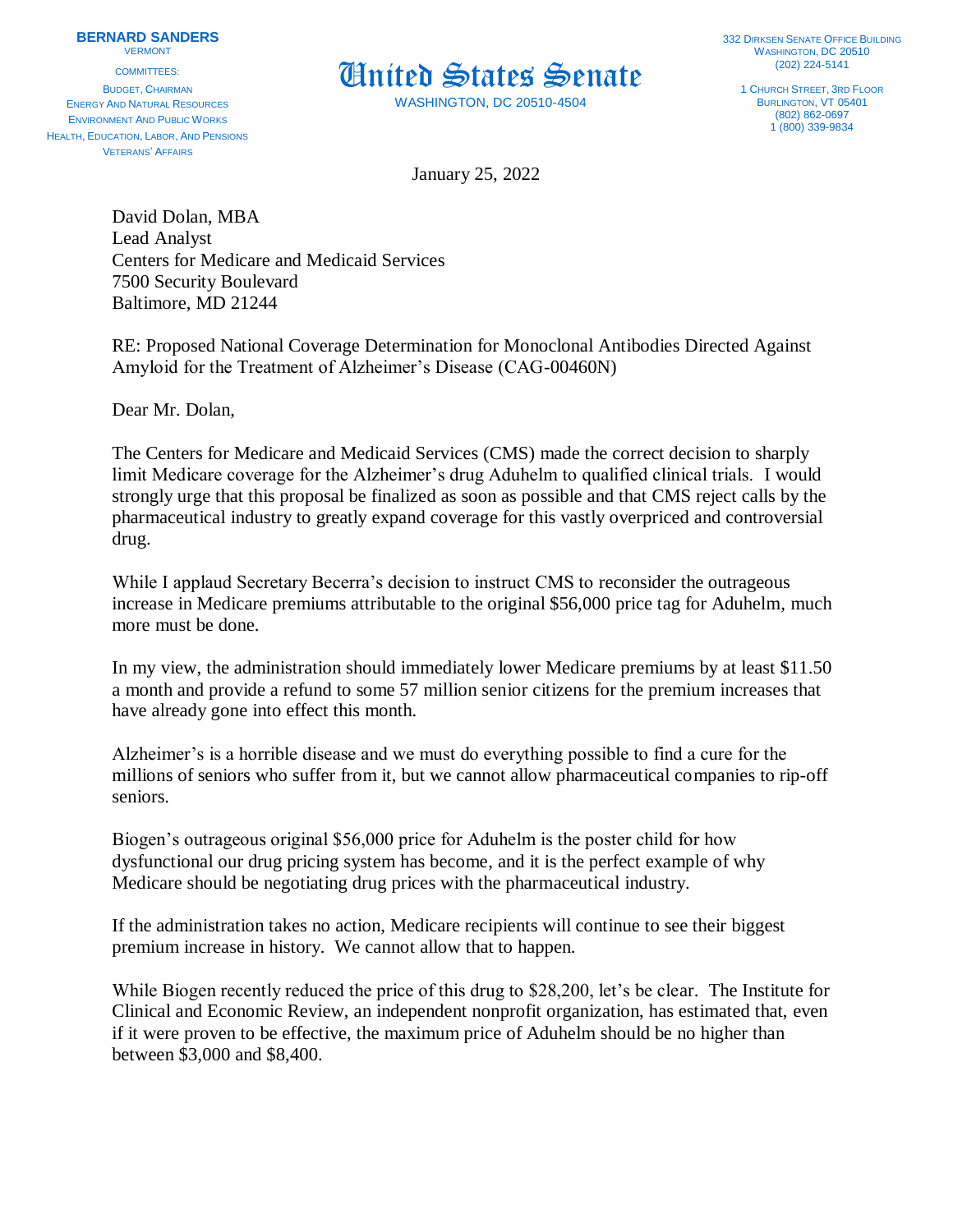If the Administration accepts Biogen's price for this drug, seniors who receive it would be forced to come up with a 20 percent co-pay of \$5,600 out of their own pockets – which would be simply unacceptable.

In my view, the Administration must reinstate and expand the reasonable pricing clause that was established in 1989 by the National Institutes of Health requiring drug makers to charge "reasonable" prices for prescription drugs and treatments that receive federal funding – a policy that was revoked in 1995.

Beyond the incredibly high price of this drug, serious concerns have been raised by the scientific community that Aduhelm could do more harm than good. In November of last year, the Journal of the American Medical Association published an article finding that 41 percent of people who received the approved dose of Aduhelm experienced amyloid-related imaging abnormalities including brain swelling and bleeding.

**This is a drug that has been rejected by the VA.** In August 2021, the Department of Veterans Affairs [announced](https://www.statnews.com/pharmalot/2021/08/11/alzheimers-aduhelm-drug-veterans-affairs/) that it will not cover Aduhelm due to safety concerns and the "lack of evidence of a robust and meaningful clinical benefit."

**This is a drug that has been rejected by major private health insurance companies.** In July of last year, six major health insurance companies affiliated with Blue Cross and Blue Shield in North Carolina, Pennsylvania, Michigan, New York and Kansas announced that it will not cover Aduhelm. According to Independence Blue Cross of Pennsylvania: "We have evaluated the published peer-reviewed literature on the evidence of Aduhelm's safety and effectiveness in treating Alzheimer's disease. We have concluded that it does not sufficiently show that the drug's clinical benefits outweigh its harms or that it reduces progression of the disease."

Empire Blue Cross Blue Shield announced last year that "[Aduhelm] is considered experimental/investigational and therefore non-covered as there is a lack of conclusive evidence confirming clinical efficacy."

None of the 25 major insurers surveyed by [Bloomberg News](https://www.bloomberg.com/news/articles/2021-11-18/insurers-balk-at-paying-for-biogen-alzheimer-s-treatment) last November found that Aduhelm was "medically necessary" and most believed that the drug is too experimental to cover.

**This is a drug that was rejected by 10 out of the 11 experts on the FDA's scientific advisory panel.** Ten out of 11 members of the Food and Drug Administration's (FDA) Drug Advisory Committee recommended against approving Aduhelm with the last member voting "uncertain."

Three members of the committee resigned over the FDA's decision to approve the drug against their recommendations. One of the members, Dr. Aaron Kesselheim of Harvard, stated, "…the [Aduhelm] decision by FDA administrators was probably the worst drug approval decision in recent U.S. history." He further stated that decisions like this "undermine the care of these patients, public trust in the FDA, the pursuit of useful therapeutic innovation, and the affordability of the health care system."

Dr. David Knopman, another member of this panel, stated that the FDA's decision to approve Aduhelm "made a mockery" of the advisory committee's role. A third member of this panel, Dr. Joel Perlmutter of Washington University in St. Louis said: "Approval of a drug that is not effective has serious potential to impair future research into new treatments that may be effective."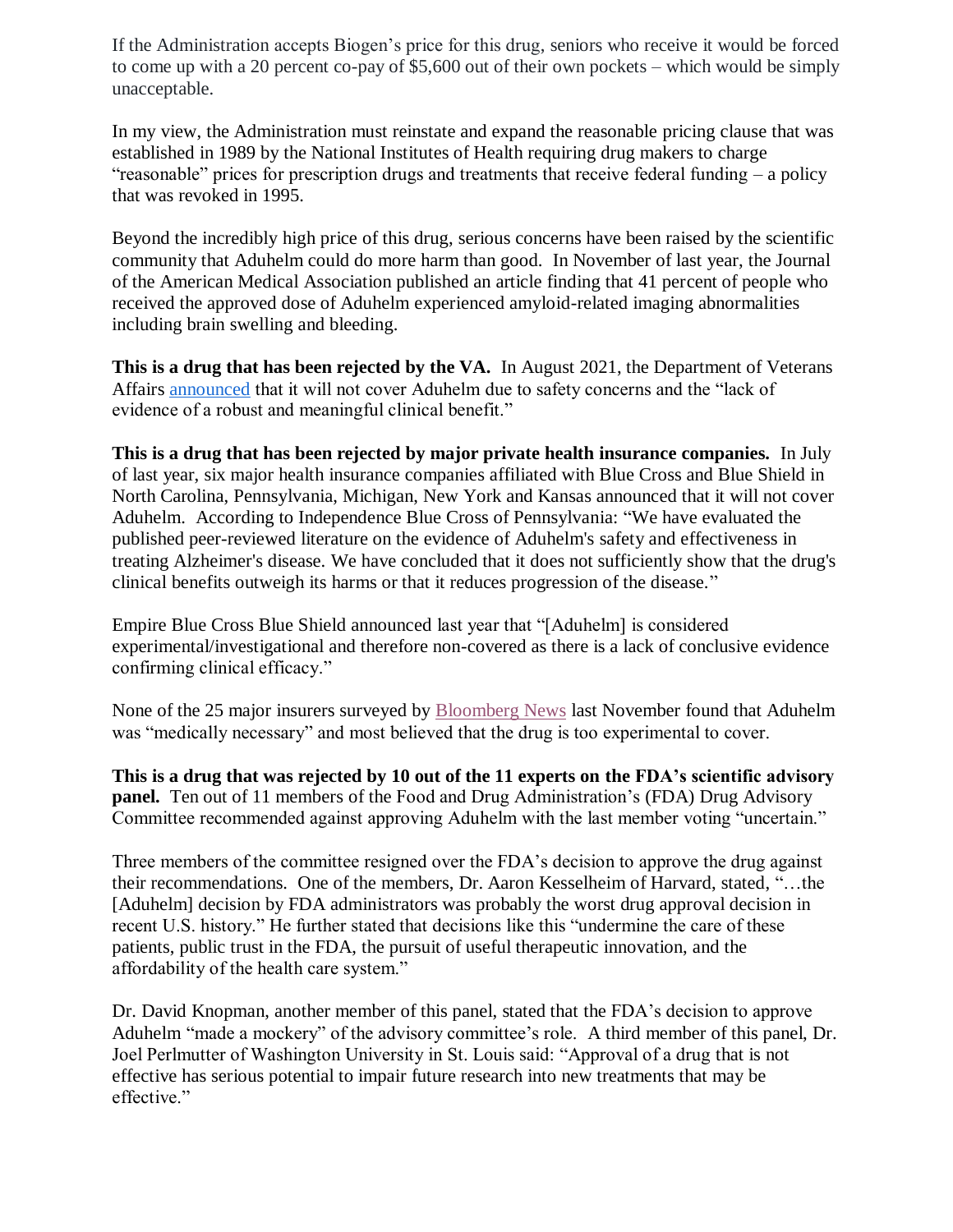**This is a drug that has been rejected by the European Medicines Agency (EMA).** On December 16, 2021 the European Medicines Agency [rejected](https://www.ema.europa.eu/en/medicines/human/summaries-opinion/aduhelm) the marketing authorization for Aduhelm stating: "…although Aduhelm reduces amyloid beta in the brain, the link between this effect and clinical improvement had not been established. Results from the main studies were conflicting and did not show overall that Aduhelm was effective at treating adults with early stage Alzheimer's disease. In addition, the studies did not show that the medicine was sufficiently safe as images from brain scans of some patients showed abnormalities suggestive of swelling or bleeding, which could potentially cause harm. Furthermore, it is not clear that the abnormalities can be properly monitored and managed in clinical practice. Therefore, the Agency's opinion was that the benefits of Aduhelm did not outweigh its risks…"

**This is a drug that has been rejected by major hospitals.** Mount Sinai announced Aduhlem would not be administered at their health care system stating: "The FDA's approval of Aduhelm has raised serious concerns and questions by clinicians, patients and caregivers, and a cautious approach is required. Mount Sinai Health System will not administer Aduhelm until the outcome of the FDA Inspector General's investigation of Biogen is complete. Depending on this outcome, if appropriate, our experts will follow formulary addition protocols and consider best practices for Aduhelm to inform clinical practice."

Moreover, the Cleveland Clinic also announced that Aduhelm would not be provided in their system stating, "Based on the current data regarding its safety and efficacy, we have decided not to carry [Aduhelm] at this time."

Simply put, at a time when 10 out of 11 experts on the FDA's advisory committee voted against approving Aduhelm, when the VA announced that it would not be covering Aduhelm due to safety concerns and when the European Union and at least a half a dozen private health insurance companies have also decided not to cover Aduhelm, neither should Medicare.

Let us have the courage to take on the greed of the pharmaceutical industry, lower the outrageous prices of prescription drugs, and prevent seniors from paying unnecessarily inflated Medicare premiums and co-payments.

Sincerely,

Butta

BERNARD SANDERS UNITED STATES SENATOR

Cc: The Honorable Xavier Becerra Secretary, Department of Health and Human Services

> The Honorable Chiquita Brooks-LaSure Administrator, Centers for Medicare and Medicaid Services

Tamara Syrek Jensen, JD Director, Coverage and Analysis Group

Joseph Chin, MD, MS